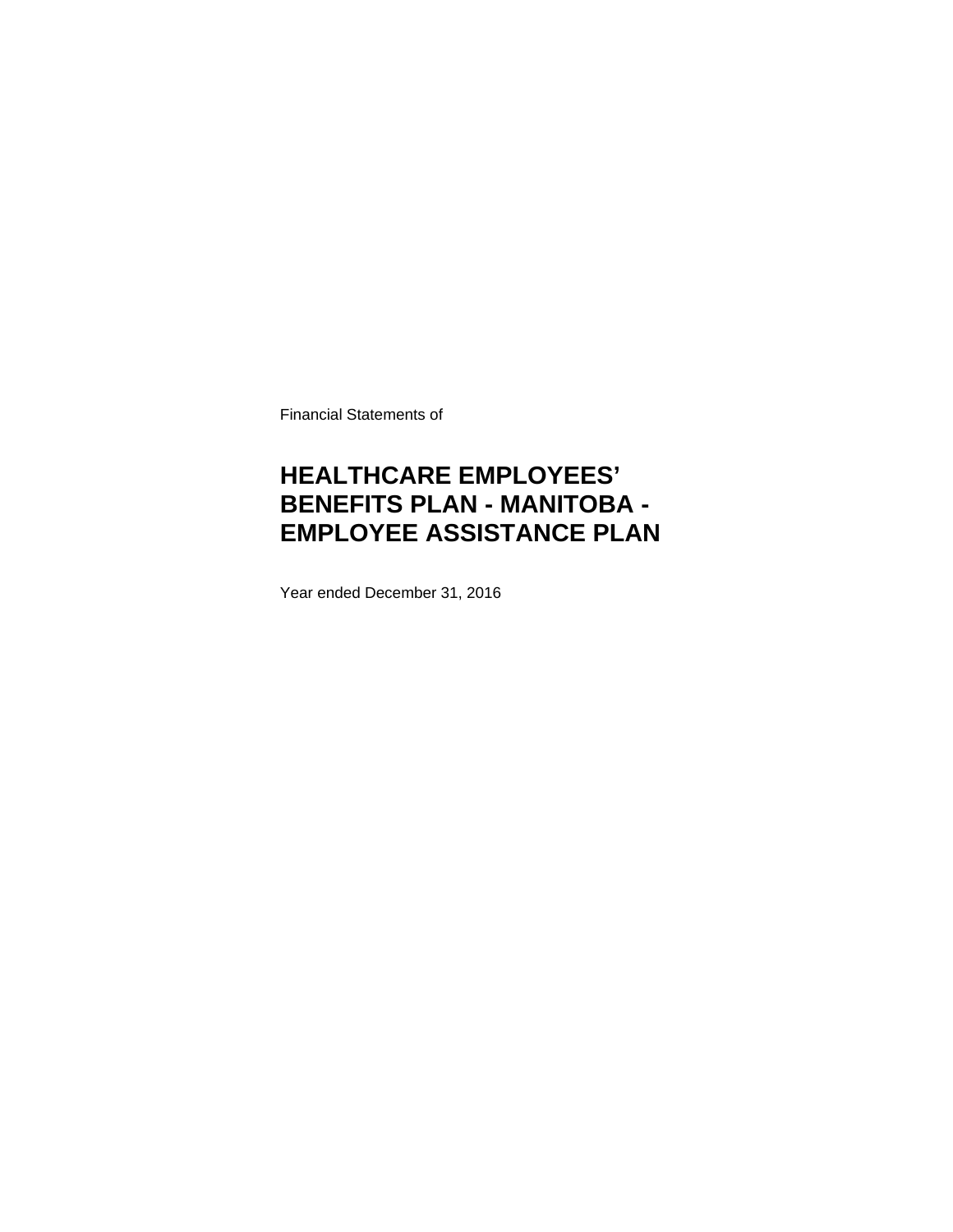

**KPMG LLP** Suite 2000 - One Lombard Place Winnipeg MB R3B 0X3 Canada

 Telephone (204) 957-1770 Fax (204) 957-0808 Internet www.kpmg.ca

## **INDEPENDENT AUDITORS' REPORT**

Assistance Plan Tion To the Board of Trustees of the Healthcare Employees' Benefits Plan - Manitoba - Employee

/ We have audited the accompanying financial statements of Healthcare Employees' Benefits Plan -Manitoba - Employee Assistance Plan, which comprise the statement of financial position as at December 31, 2016, the statement of changes in net assets available for benefits for the year then ended, and notes, comprising a summary of significant accounting policies and other explanatory information.

## *Management's Responsibility for the Financial Statements*

Management is responsible for the preparation and fair presentation of these financial statements in accordance with Canadian accounting standards for pension plans, and for such internal control as management determines is necessary to enable the preparation of financial statements that are free from material misstatement, whether due to fraud or error.

### *Auditors' Responsibility*

Our responsibility is to express an opinion on these financial statements based on our audit. We conducted our audit in accordance with Canadian generally accepted auditing standards. Those standards require that we comply with ethical requirements and plan and perform the audit to obtain reasonable assurance about whether the financial statements are free from material misstatement.

An audit involves performing procedures to obtain audit evidence about the amounts and disclosures in the financial statements. The procedures selected depend on our judgment, including the assessment of the risks of material misstatement of the financial statements, whether due to fraud or error. In making those risk assessments, we consider internal control relevant to the entity's preparation and fair presentation of the financial statements in order to design audit procedures that are appropriate in the circumstances, but not for the purpose of expressing an opinion on the effectiveness of the entity's internal control. An audit also includes evaluating the appropriateness of accounting policies used and the reasonableness of accounting estimates made by management, as well as evaluating the overall presentation of the financial statements.

We believe that the audit evidence we have obtained is sufficient and appropriate to provide a basis for our audit opinion.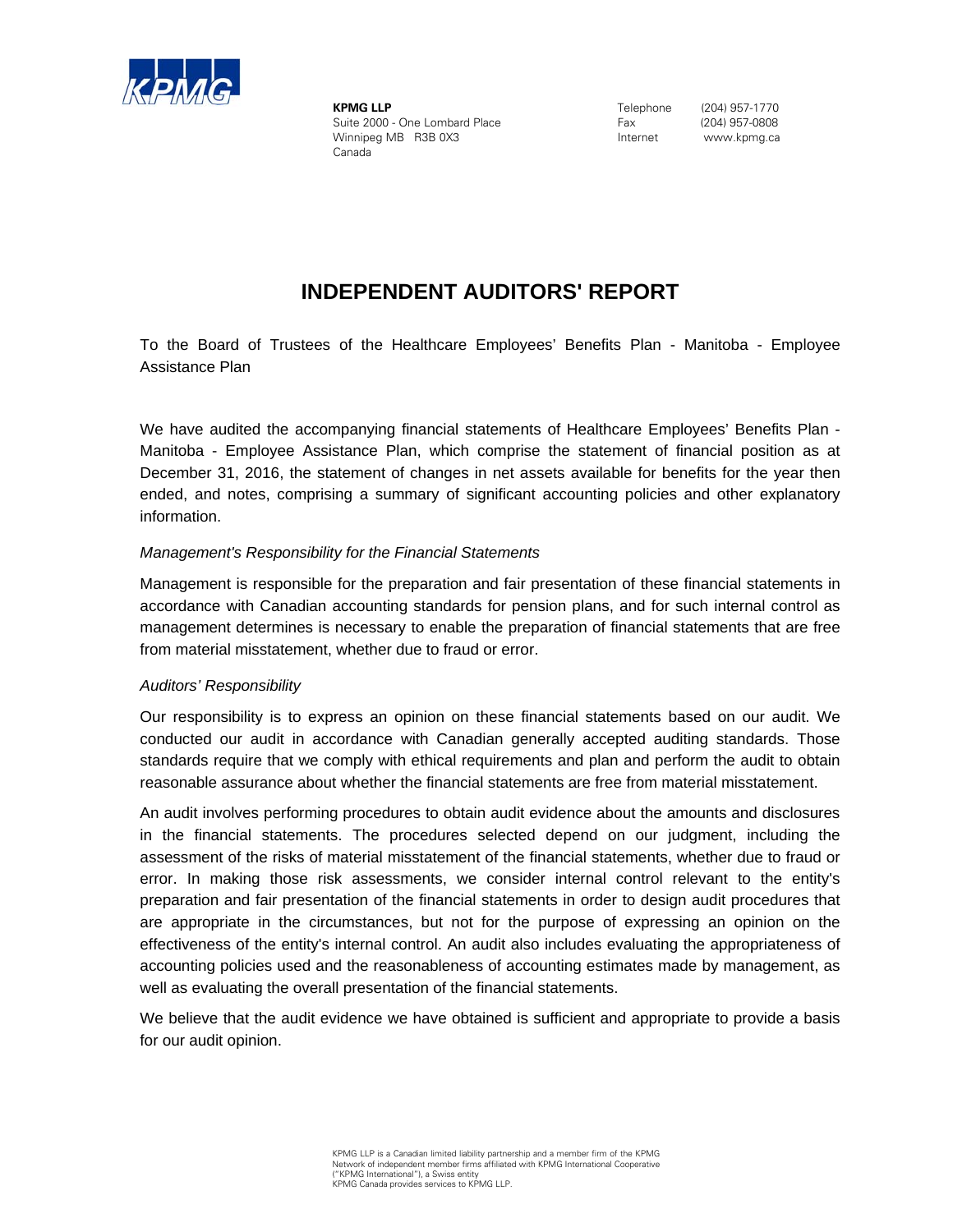

## *Opinion*

In our opinion, the financial statements present fairly, in all material respects, the financial position of Healthcare Employees' Benefits Plan - Manitoba - Employee Assistance Plan as at December 31, 2016, and changes in its net assets available for benefits for the year then ended in accordance with Canadian accounting standards for pension plans.

KPMG LLP

Chartered Professional Accountants

June 27, 2017 Winnipeg, Canada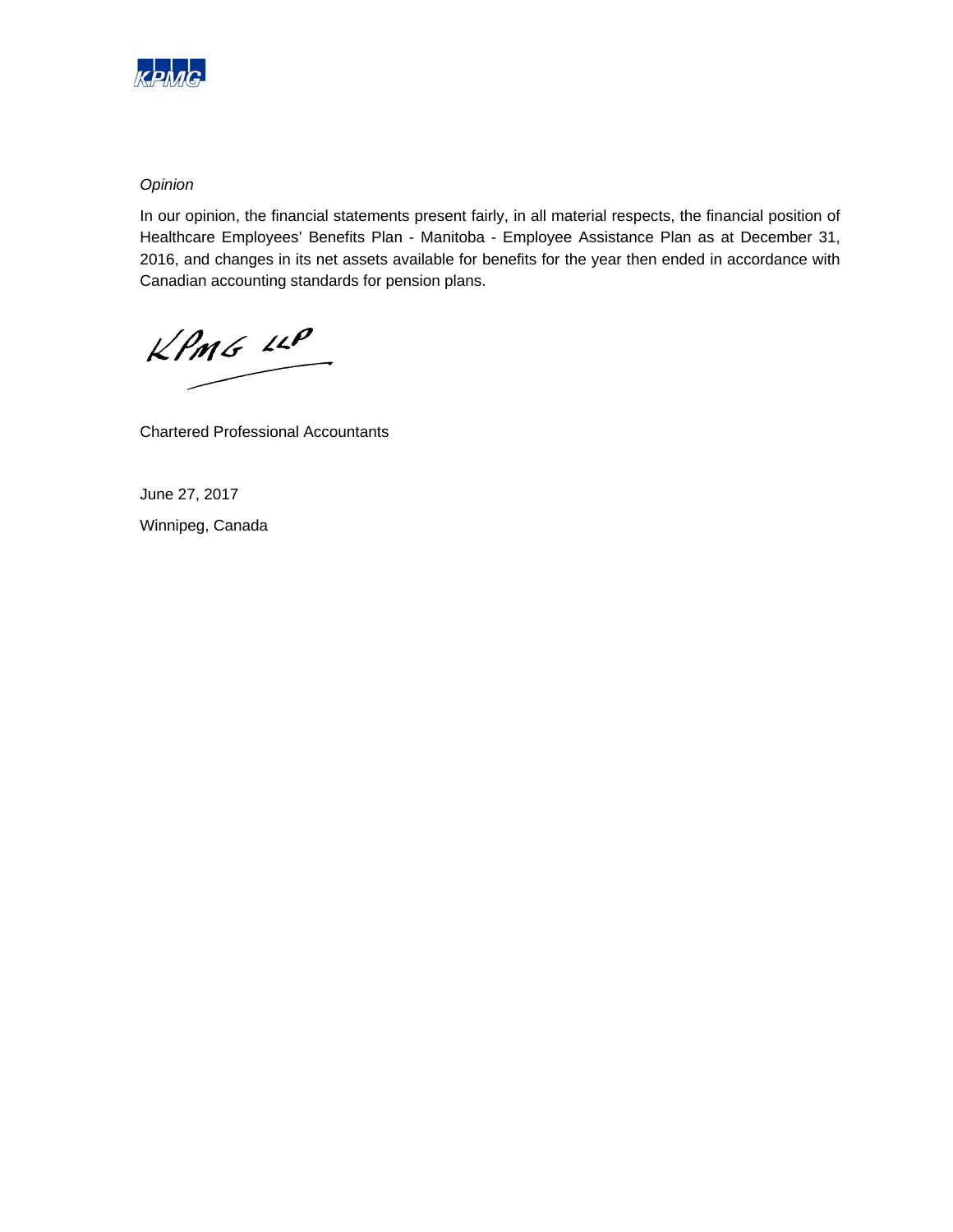Statement of Financial Position

December 31, 2016, with comparative information for 2015

|                                              | 2016          | 2015          |
|----------------------------------------------|---------------|---------------|
| <b>Assets</b>                                |               |               |
| Cash                                         | \$<br>336,236 | \$<br>200,494 |
| Receivable from Manitoba Blue Cross (note 3) | 13,110        | 12,913        |
| <b>Total assets</b>                          | \$<br>349,346 | \$<br>213,407 |
| Liabilities                                  |               |               |
| Accounts payable and accrued liabilities     | \$<br>7,000   | \$<br>7,000   |
| Net assets available for benefits            | \$<br>342,346 | \$<br>206,407 |

See accompanying notes to financial statements.

Approved by the Trustees:

\_\_\_\_\_\_\_\_\_\_\_\_\_\_\_\_\_\_\_\_\_\_\_\_\_\_\_\_\_ Chair

unard  $\mathcal{P}$ 

Vice-Chair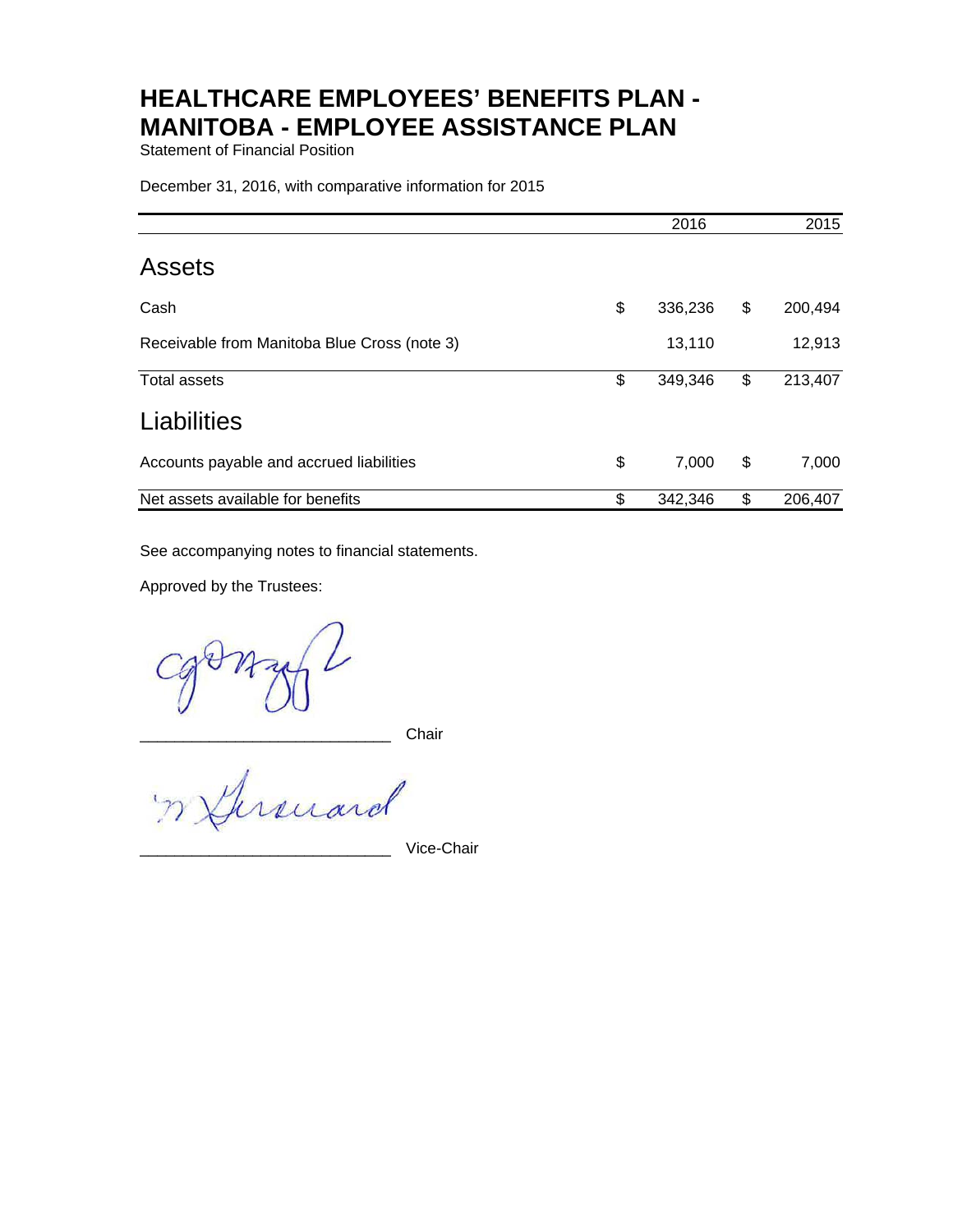Statement of Changes in Net Assets Available for Benefits

Year ended December 31, 2016, with comparative information for 2015

|                                                      | 2016            |    | 2015      |
|------------------------------------------------------|-----------------|----|-----------|
| Increase in net assets:                              |                 |    |           |
| Premiums                                             | \$<br>2,280,989 | \$ | 2,242,720 |
| Interest income                                      | 1,831           |    | 1,016     |
| Total increase in net assets                         | 2,282,820       |    | 2,243,736 |
| Decrease in net assets:                              |                 |    |           |
| EAP service costs                                    | 2,124,578       |    | 2,089,128 |
| Administrative expenses (notes 4 and 7)              | 22,303          |    | 12,975    |
| Total decrease in net assets                         | 2,146,881       |    | 2,102,103 |
| Increase in net assets available for benefits        | 135,939         |    | 141,633   |
| Net assets available for benefits, beginning of year | 206,407         |    | 64,774    |
| Net assets available for benefits, end of year       | 342.346         | S  | 206,407   |

See accompanying notes to financial statements.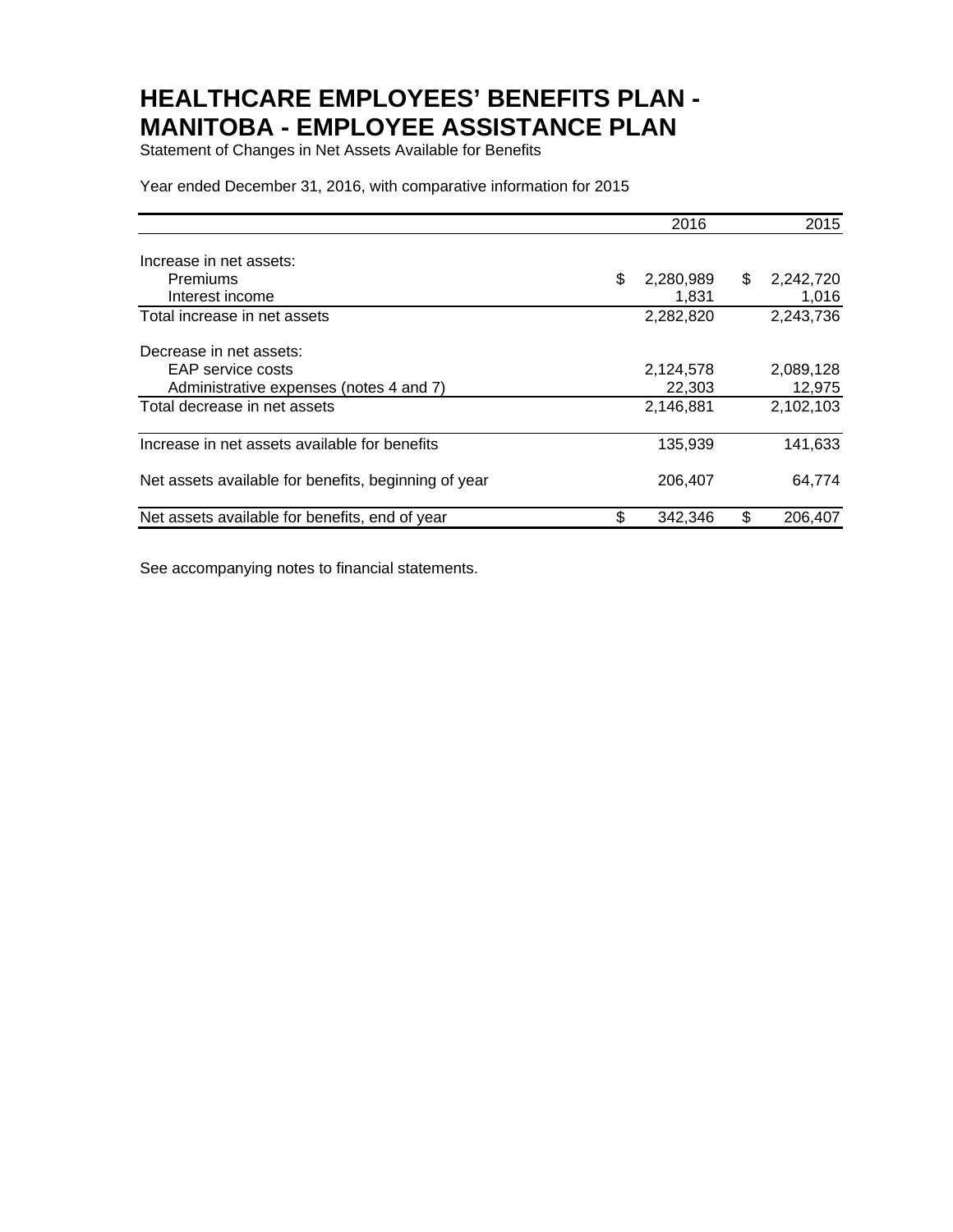Notes to Financial Statements

Year ended December 31, 2016

### **1. General:**

The Healthcare Employees' Benefits Plan - Manitoba (HEBP) is a jointly trusteed, not-for-profit organization which includes the employee assistance plan (the Plan) for healthcare employees in Manitoba.

The Plan is registered as a health and welfare trust under the *Income Tax Act* and is not subject to income taxes*.*

The Plan provides a comprehensive counselling service designed to help identify and resolve personal concerns affecting the health and well-being of participating employees and their families. The employee assistance plan (EAP) services are provided by Manitoba Blue Cross effective April 1, 2014.

### **2. Significant accounting policies:**

(a) Basis of presentation:

The Plan follows Canadian accounting standards for pension plans for accounting policies related to its obligations. In selecting or changing accounting policies that do not relate to its obligations, the Plan complies on a consistent basis with Canadian accounting standards for private enterprises.

These financial statements are prepared on a going concern basis and present the financial position of the Plan as a separate financial reporting entity, independent of the participating employers and members. Only the assets and obligations to members eligible to participate in the Plan have been included in these financial statements. These financial statements do not portray the funding requirements of the Plan.

(b) Financial instruments:

Financial instruments are recorded at fair value on initial recognition. Cash and investments, if any, are subsequently measured at fair value. All other financial instruments are subsequently measured at cost or amortized cost, unless management has elected to carry the instruments at fair value. The Plan has elected not to carry any such financial instruments at fair value.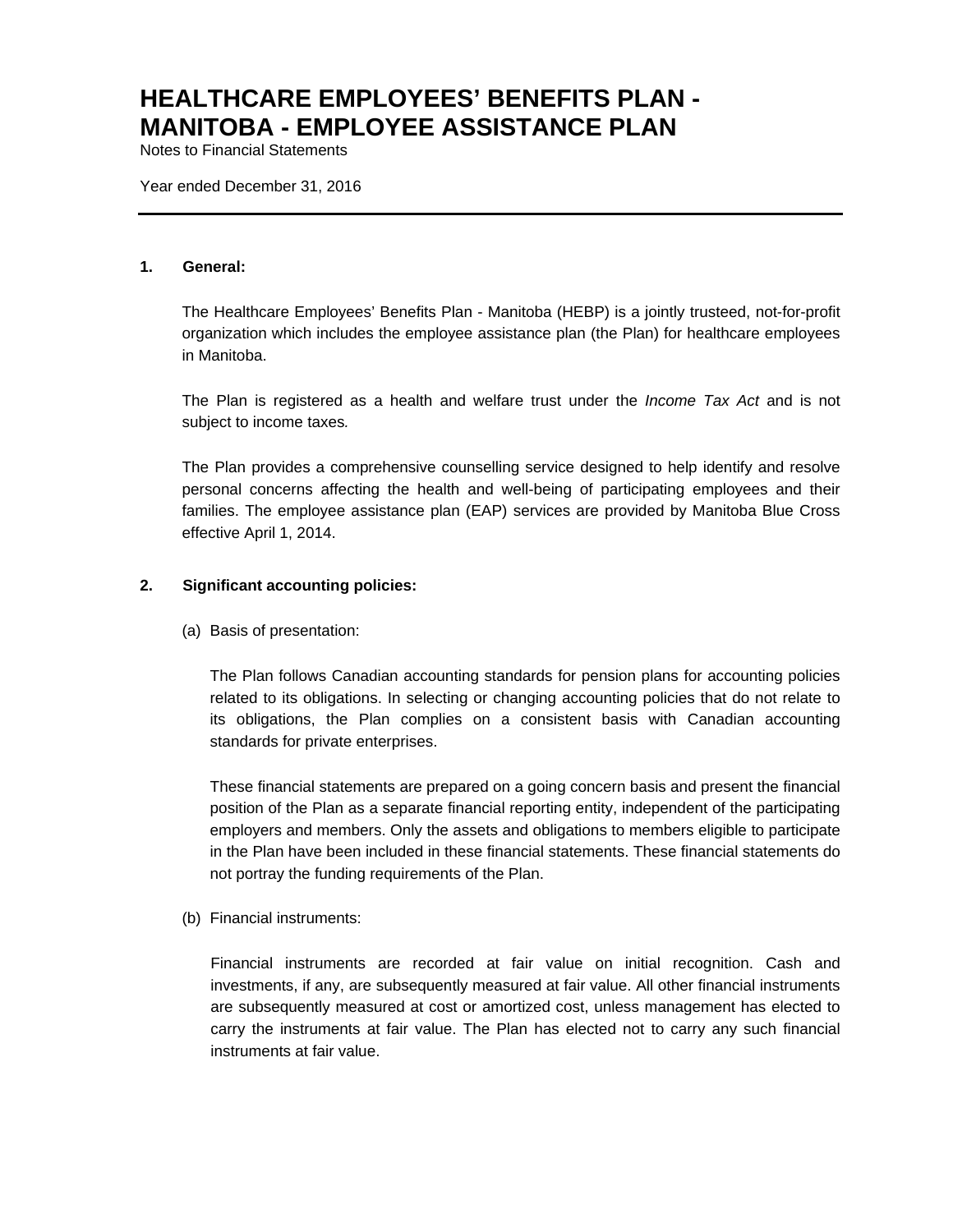Notes to Financial Statements (continued)

Year ended December 31, 2016

### **2. Significant accounting policies (continued):**

Transaction costs incurred on the acquisition of financial instruments measured subsequently at fair value are expensed as incurred. All other financial instruments are adjusted by transaction costs incurred on acquisition and financing costs. These costs are amortized using the straight-line method.

### (c) Premiums:

Premiums recorded in the statement of changes in net assets available for benefits include the members' subscription required for employee assistance coverage. Premiums are recorded on an accrual basis.

(d) EAP service costs:

EAP service costs are recorded in the period in which they are paid or payable. Any service costs not paid at fiscal year-end, if any, are reflected in accounts payable and accrued liabilities.

(e) Use of estimates:

The preparation of financial statements requires management to make estimates and assumptions that affect the reported amounts of assets and liabilities, the disclosure of contingent assets and liabilities at the date of the financial statements and the reported amounts of increases and decreases in net assets available for benefits during the year. Actual results could differ from those estimates.

### **3. Receivable from Manitoba Blue Cross:**

The amounts receivable from Manitoba Blue Cross are funds held by Manitoba Blue Cross at December 31, 2016 related to the excess of premiums collected over service costs charged to the Plan.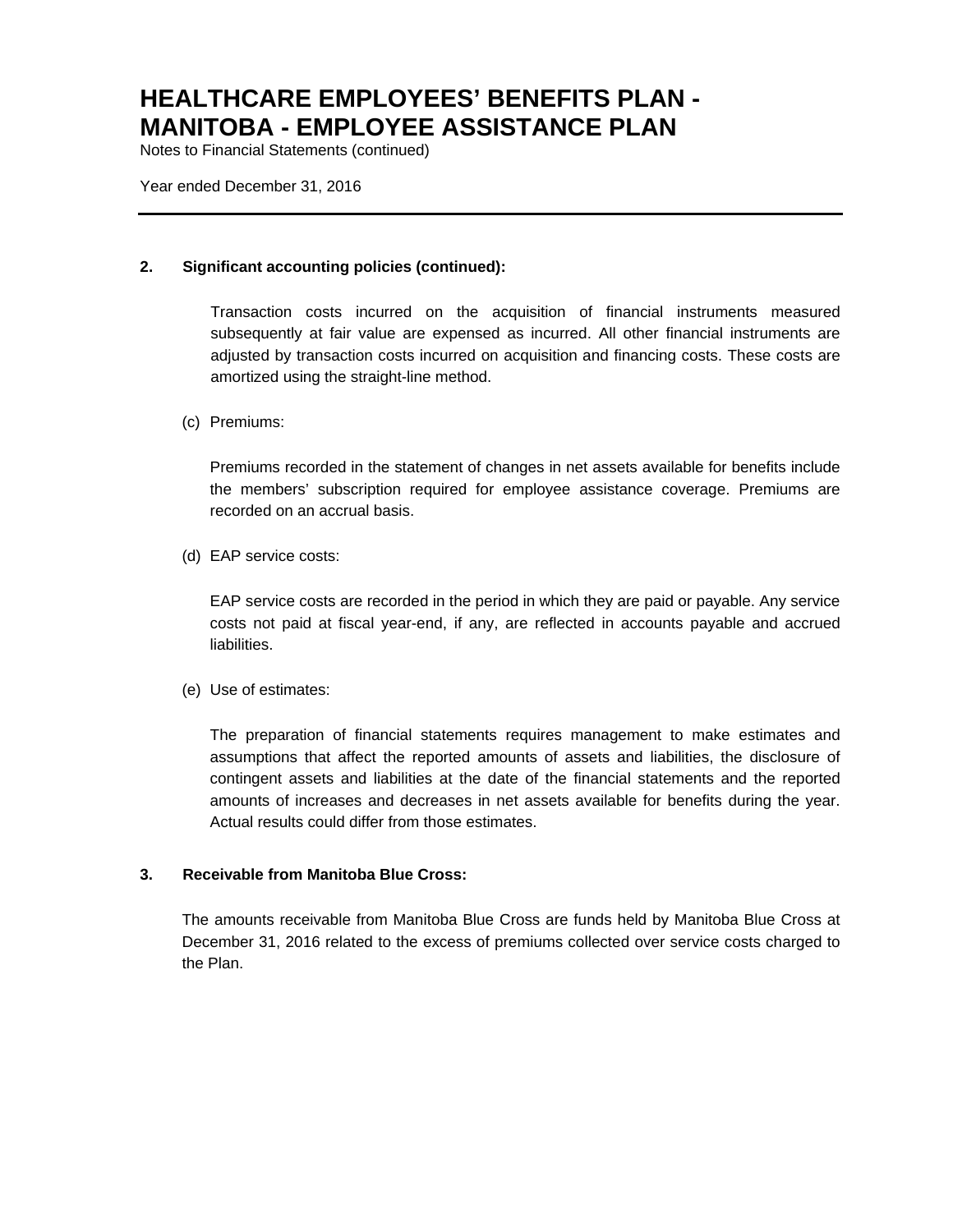Notes to Financial Statements (continued)

Year ended December 31, 2016

### **4. Administrative expenses:**

|                                                                      |    | 2016                   |   | 2015                 |
|----------------------------------------------------------------------|----|------------------------|---|----------------------|
| Salaries and benefits<br>Audit fees<br>Other administrative expenses | \$ | 15,000<br>6,843<br>460 | S | 5,000<br>7,892<br>83 |
|                                                                      | S. | 22,303                 |   | 12,975               |

### **5. Capital management:**

The main objective of the Plan is to sustain a certain level of net assets in order to meet the obligations of the Plan. Increases in net assets are a direct result of premiums paid into the Plan by eligible employers. The main use of net assets is for payment of service costs for eligible members of the Plan.

### **6. Risk management:**

(a) Market risk:

Management of the Plan believe they are not exposed to any market risks including interest rate, currency and other price risk in relation to the Plan's financial instruments.

(b) Credit risk:

Credit risk associated with receivable from Manitoba Blue Cross is minimized due to its nature. Premiums are collected by Manitoba Blue Cross from participating employers which are used to pay the service costs. No provision for doubtful receivables has been recorded in 2016 or 2015.

(c) Liquidity risk:

Liquidity risk is the possibility that financial assets of the Plan cannot be readily converted into cash when required. Liquidity risk is managed through premiums received being held by Manitoba Blue Cross on behalf of the Plan to fund the Plan's obligations. The Plan's accounts payable and accrued liabilities and due to Healthcare Employees' Pension Plan - Manitoba (HEPP) have contracted maturities of less than one year.